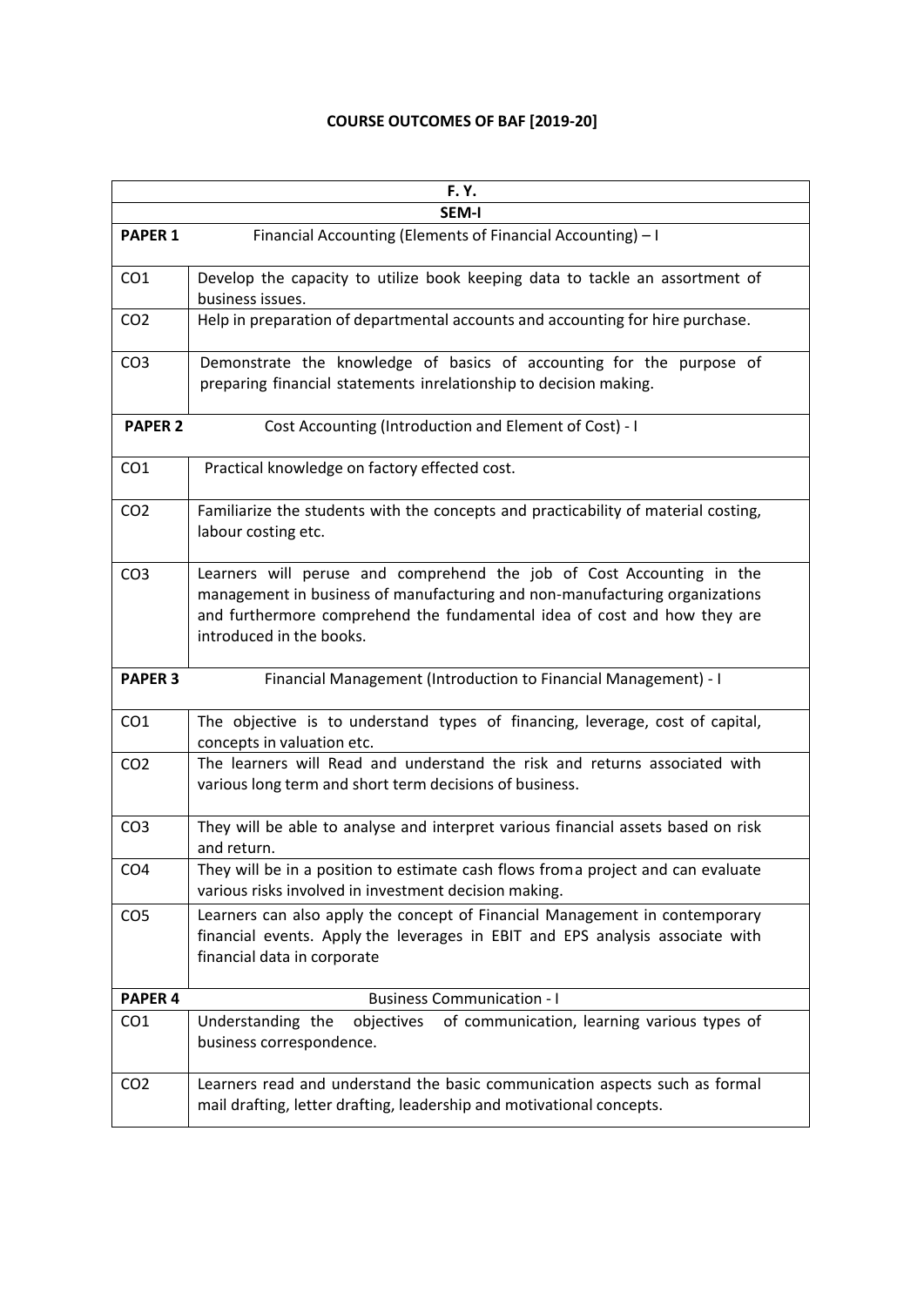| CO <sub>3</sub>    | Provide a climate for students to deal with multidisciplinary projects as a                                                                           |
|--------------------|-------------------------------------------------------------------------------------------------------------------------------------------------------|
|                    | piece of various groups to improve their group building capacities like<br>administration and motivation and they can show the same in certifiable    |
|                    | circumstances                                                                                                                                         |
| <b>PAPER 5</b>     | Foundation Course - I                                                                                                                                 |
| CO <sub>1</sub>    | Learners will be able to read and understand the Diversity of Indian society,                                                                         |
|                    | Disparities faced by economically, socially weaker sections of the society,                                                                           |
|                    | problems that are being faced by the women in the society, Rights and Duties<br>of citizens of India, significant aspects in Indian political system. |
|                    |                                                                                                                                                       |
| CO <sub>2</sub>    | Inculcate knowledge of the Constitution of India, understanding political<br>process in India.                                                        |
| CO <sub>3</sub>    | Learning the fundamental duties and rights provided by the Constitution.                                                                              |
| CO <sub>4</sub>    | To apply the knowledge and understanding in real world problems and<br>situations as a citizen of India                                               |
| PAPER <sub>6</sub> | Commerce (Business Environment) - I                                                                                                                   |
| CO <sub>1</sub>    | Learners will be able to demonstrate and develop a conceptual framework of                                                                            |
|                    | the business environment and generate interest in international business.                                                                             |
|                    | Theywill also understand how an entity operates in a business environment.                                                                            |
| CO <sub>2</sub>    | Understanding contemporary issues                                                                                                                     |
| CO <sub>3</sub>    |                                                                                                                                                       |
|                    | Interpret various business situations under different or complex business<br>environments and demonstrate the knowledge by taking quick and tactical  |
|                    | decisions.                                                                                                                                            |
| <b>PAPER 7</b>     | Business Economics-I                                                                                                                                  |
| CO <sub>1</sub>    | Learners will be able to understand the standard analytical tools of applied                                                                          |
|                    | economics and analysis tobusiness situations, causes and consequences of                                                                              |
|                    | unemployment, inflation and economic growth                                                                                                           |
| CO <sub>2</sub>    | Apply these tools in taking monetary or financial decisions in day to day                                                                             |
|                    | activities or in business situations                                                                                                                  |
|                    |                                                                                                                                                       |
| CO <sub>3</sub>    | Understanding various types competitions in the market.                                                                                               |
|                    | <b>SEM II</b>                                                                                                                                         |
| <b>PAPER 1</b>     | Financial Accounting (Special Accounting Areas)- II                                                                                                   |
|                    |                                                                                                                                                       |
| CO <sub>1</sub>    | Practical knowledge of accounting from incomplete records                                                                                             |
| CO <sub>2</sub>    | Learners will be able to compare dependentbranch accounting with                                                                                      |
|                    | independent branch accounting.                                                                                                                        |
| CO <sub>3</sub>    | Learners will be able to identifyconsignment transactions                                                                                             |
| CO <sub>4</sub>    | Learners will be able to calculate fire insurance claim.                                                                                              |
| <b>PAPER 2</b>     | Auditing (Introduction and Planning) - I                                                                                                              |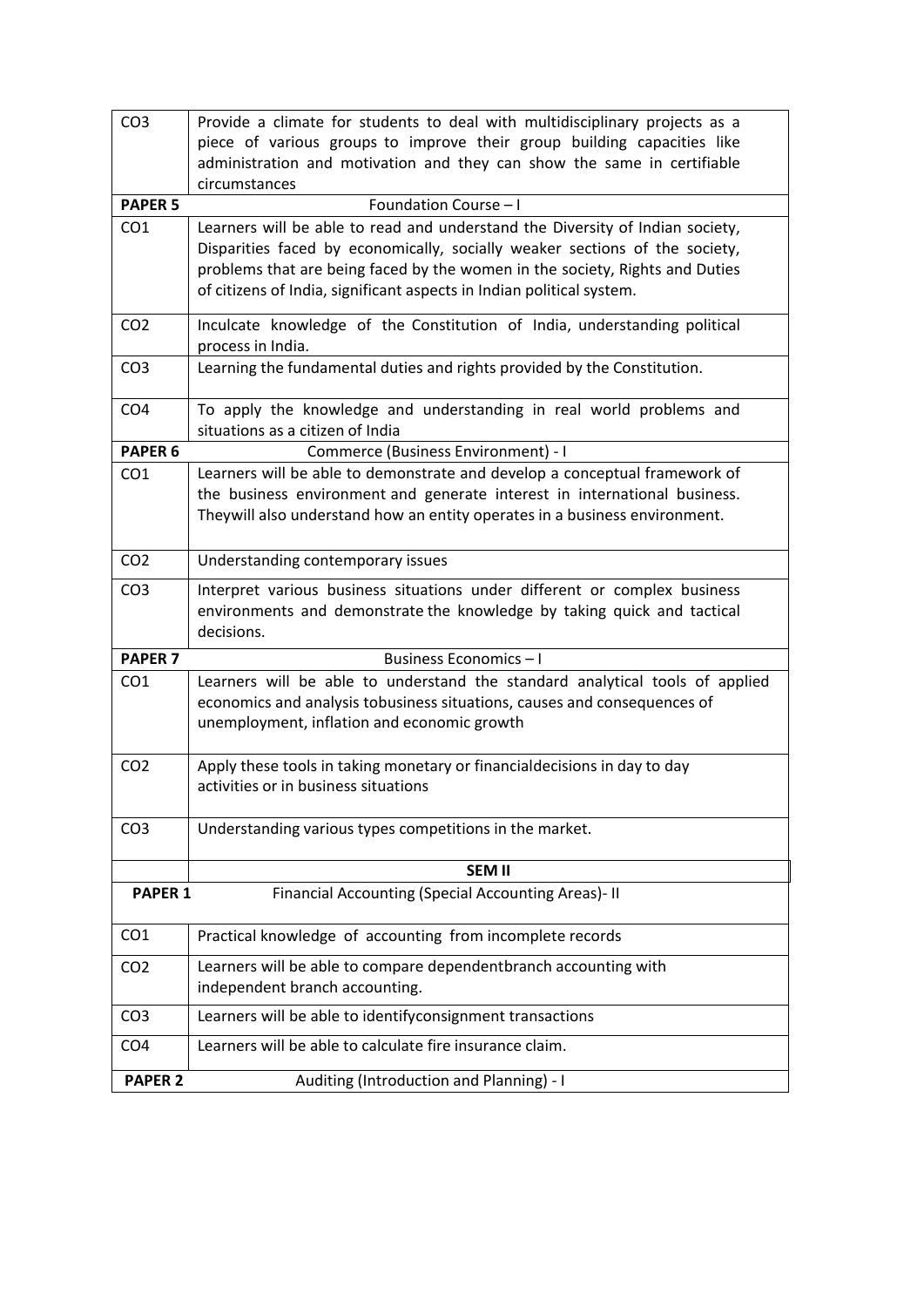| CO <sub>1</sub>    | Students will be aware of audit techniques with standards.                                                                                                                                                             |
|--------------------|------------------------------------------------------------------------------------------------------------------------------------------------------------------------------------------------------------------------|
| CO <sub>2</sub>    | Better understanding on internal audit, planning, procedures and<br>documentation.                                                                                                                                     |
| CO <sub>3</sub>    | Learners will read and understand about the basics of Auditing, audit plan, audit<br>programme, audit working papers, audit note book.                                                                                 |
| CO <sub>4</sub>    | All this knowledge they can demonstrate if they takeup any further studies in the<br>Banking sector or professional exams like CA, CS or CWA, or if they want to make<br>their career in Accounting or Auditing field. |
| <b>PAPER 3:</b>    | <b>Innovative Financial Services</b>                                                                                                                                                                                   |
| CO <sub>1</sub>    | Acquainted students with the knowledge of Traditional Financial services,<br>issue management                                                                                                                          |
| CO <sub>2</sub>    | Securitization, financial services & its mechanism, consumer finance and credit<br>rating are the practical essence of the market.                                                                                     |
| CO <sub>3</sub>    | They will be able to apply financial concepts, theoriesand tools and would be in the<br>position to evaluate the legal, ethical and economic environment related to<br>financial services                              |
| PAPER <sub>4</sub> | <b>Business Communication - II</b>                                                                                                                                                                                     |
| CO <sub>1</sub>    | Knowing different types of letter to be presented<br>with the corporates and management.                                                                                                                               |
| CO <sub>2</sub>    | Understanding procedural aspects of a company                                                                                                                                                                          |
| <b>PAPER 5</b>     | Foundation Course - II                                                                                                                                                                                                 |
| CO <sub>1</sub>    | To understand Globalization and Indian Society and the concept of Human Rights.                                                                                                                                        |
| CO <sub>2</sub>    | Understand the Concept of Ecology.                                                                                                                                                                                     |
| CO <sub>3</sub>    | Understanding Stress and Conflict.                                                                                                                                                                                     |
| CO <sub>4</sub>    | Managing Stress and Conflict in Contemporary society.                                                                                                                                                                  |
| CO <sub>5</sub>    | Understand New industrial policy 1992 with its economic reform.                                                                                                                                                        |
| CO <sub>6</sub>    | Understand<br>fundamental<br>rights<br>stated in constitution.                                                                                                                                                         |
| <b>PAPER 6</b>     | (Business Regulatory Framework) - I<br><b>Business Law</b>                                                                                                                                                             |
| CO <sub>1</sub>    | Understand legality behind of making contract                                                                                                                                                                          |
| CO <sub>2</sub>    | Understand legality behind of making contract of saleand agreement to sale and<br>also of negotiable instruments of promissory notes, bills of exchange, cheque.                                                       |
| CO <sub>3</sub>    | knowledge to<br>basic<br>legal<br>business transactions<br>Apply                                                                                                                                                       |
| CO <sub>4</sub>    | Communicate effectively using standard business and legal terminology                                                                                                                                                  |
| CO <sub>5</sub>    | The relevance of business law to individuals and businesses and the role of law in a<br>political and social context                                                                                                   |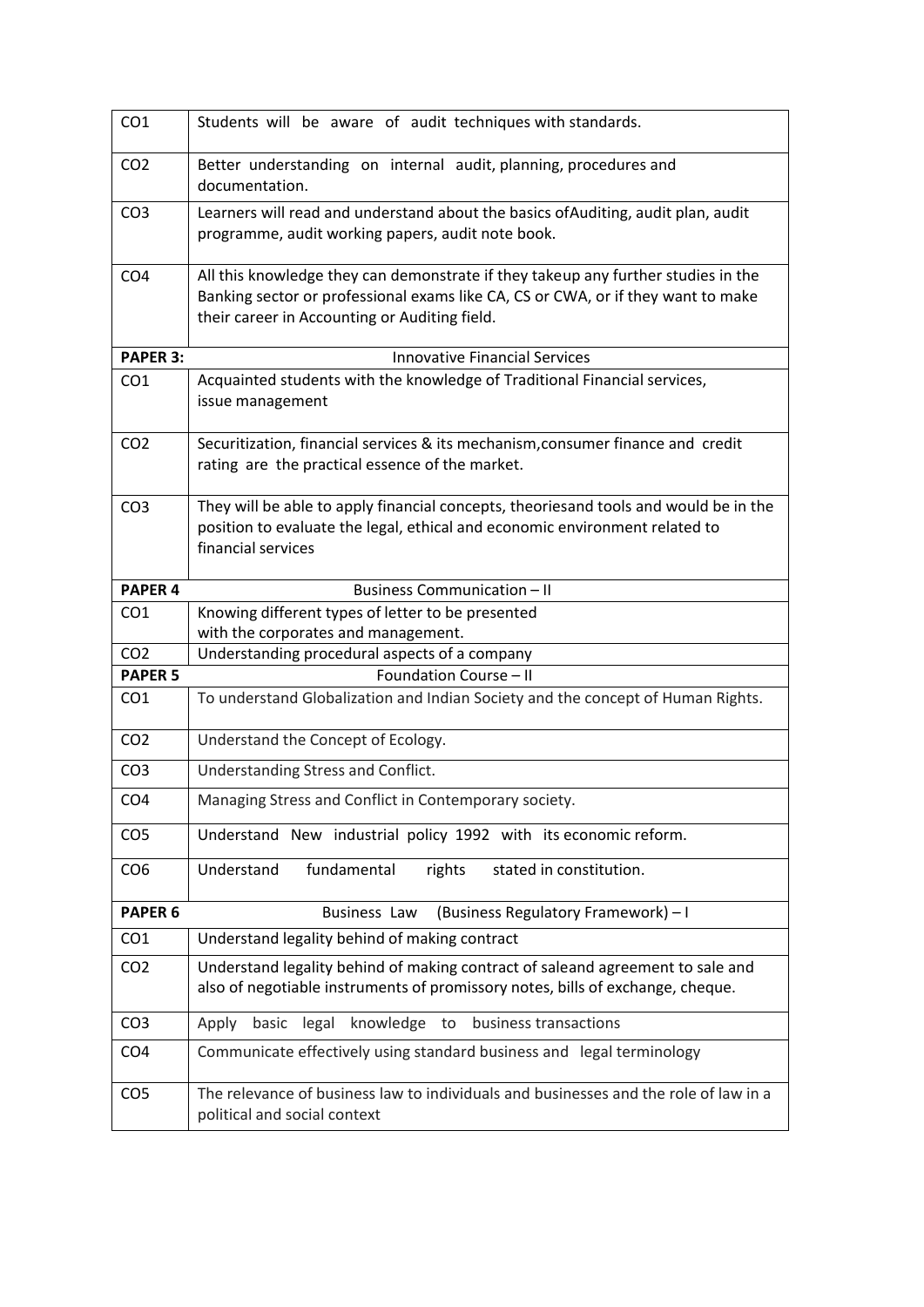| <b>PAPER 7:</b> | <b>Business Mathematics</b>                                                                                                                                         |
|-----------------|---------------------------------------------------------------------------------------------------------------------------------------------------------------------|
| CO <sub>1</sub> | Appreciate Business Mathematics concepts that are encountered in the real world.                                                                                    |
| CO <sub>2</sub> | To understand and be able to communicate the underlying business problems.                                                                                          |
|                 | SEM-III                                                                                                                                                             |
| <b>PAPER 1</b>  | Financial Accounting (Special Accounting Areas)-III                                                                                                                 |
| CO <sub>1</sub> | It will provide the knowledge to the students with regards to Partnership Final<br>Accounts, Amalgamationof firms, Conversion of partnership firm into a<br>company |
| CO <sub>2</sub> | Lets the students understand about foreign trade and exchange fluctuations.                                                                                         |
| <b>PAPER 2</b>  | Cost Accounting (Methods of Costing) - II                                                                                                                           |
| CO <sub>1</sub> | Solve cost sheet problems and acquired skill of application of cost sheet. One<br>of the important techniques to determine prices.                                  |
| CO <sub>2</sub> | Find reasons of distinction between financial accounting and cost accounting and to<br>solve practical problems.                                                    |
| CO <sub>3</sub> | Apply calculation of pricing of large size contract by contract costing and to solve<br>practical problems.                                                         |
| CO <sub>4</sub> | Apply technique of determination of price at the timeof running manufacturing<br>process by process costing in practical manner.                                    |
| <b>PAPER 3</b>  | <b>Direct Taxation I</b>                                                                                                                                            |
| CO <sub>1</sub> | Understand the basis of chargeability                                                                                                                               |
| CO <sub>2</sub> | To know about different heads of income                                                                                                                             |
| CO <sub>3</sub> | Calculation of taxable income post deductions                                                                                                                       |
| <b>PAPER 4</b>  | Information Technology in Accountancy-I                                                                                                                             |
| CO <sub>1</sub> | Learn different parts of hardware and different types of software.                                                                                                  |
| CO <sub>2</sub> | Learn and execute different commands of Ms word, Ms Excel and Ms PowerPoint                                                                                         |
| CO <sub>3</sub> | Learn to downloading information, creating e-mail ID and sending/receiving emails.                                                                                  |
| CO <sub>4</sub> | Learn legal issues of internet, importance of electronic data interchange and e-<br>commerce.                                                                       |
| <b>PAPER 5</b>  | Foundation Course in Commerce (Financial Market Operations) - III                                                                                                   |
| CO <sub>1</sub> | Get proper guidance about investment, differenceabout banking and non-<br>banking financial services, and inflation.                                                |
| CO <sub>2</sub> | Understand knowledge regarding Sensex, IPO shares, methods of raising finance by<br>company throughvarious financial instruments.                                   |
| CO <sub>3</sub> | Understand classification of financial instruments, derivatives.                                                                                                    |
| CO <sub>4</sub> | Get helpful knowledge about consumer finance, plastic money, features of<br>financial services, underwriter.                                                        |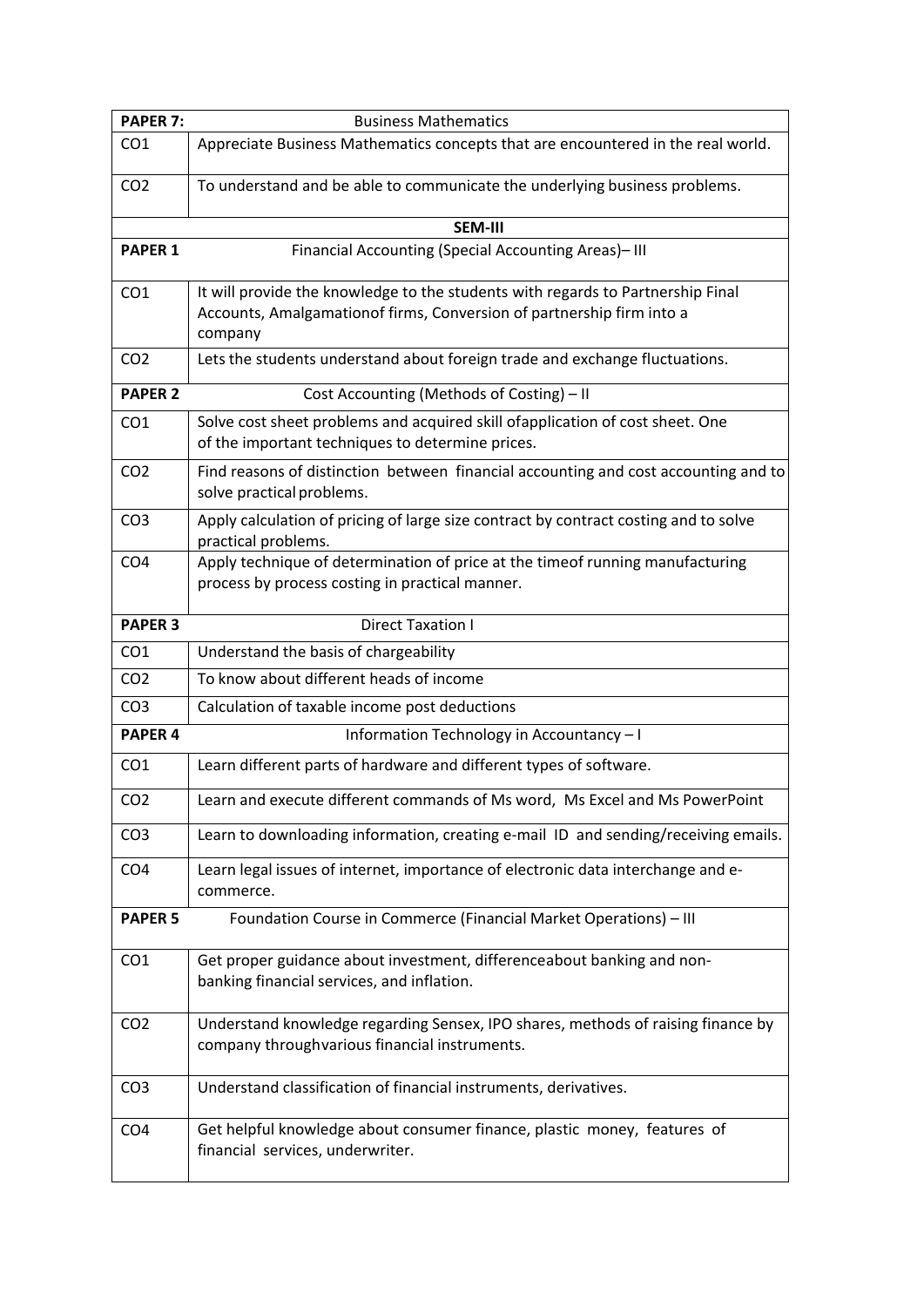| PAPER <sub>6</sub> | Business Law (Business Regulatory Framework) - II                                                                                                |
|--------------------|--------------------------------------------------------------------------------------------------------------------------------------------------|
| CO <sub>1</sub>    | Understanding an insight of various beneficial social legislative measures.                                                                      |
| CO <sub>2</sub>    | Understand rights and liabilities of partners, Outsiders. Incorporation and<br>dissolution of partnership firm.                                  |
| CO <sub>3</sub>    | Understand nature of LLP, merits of LLP and process of winding up of LLP                                                                         |
| CO <sub>4</sub>    | understanding<br>of the Legal environment of business.<br>Demonstrate<br>an                                                                      |
| CO <sub>5</sub>    | knowledge<br>to businesstransactions and to<br>legal<br>Apply<br>basic<br>communicate effectively using standard business and legal terminology. |
| <b>PAPER 7</b>     | <b>Business Economics - II</b>                                                                                                                   |
| CO <sub>1</sub>    | Understand the concept of Macroeconomics and various circular flows of income.                                                                   |
| CO <sub>2</sub>    | Understand various concepts in money, prices and inflation.                                                                                      |
| CO <sub>3</sub>    | To become aware of public finance in depth.                                                                                                      |
| CO <sub>4</sub>    | Understand various sources of public revenue and expenditure.                                                                                    |
| CO <sub>5</sub>    | An appreciation of the ethical issues in economics competition.                                                                                  |
|                    | <b>SEM IV</b>                                                                                                                                    |
| <b>PAPER 1</b>     | Research Methodology In Accounting And Finance                                                                                                   |
| CO <sub>1</sub>    | To familiarize the students with basic of research, research design, research<br>techniques and the research process.                            |
| CO <sub>2</sub>    | To identify and discuss the concepts and procedures of sampling, data collection,<br>analysis and reporting                                      |
| CO <sub>3</sub>    | To determine various sources of information for literature review                                                                                |
| CO <sub>4</sub>    | To enable the participants in conducting research work and formulating research<br>synopsis and report (Third Year)                              |
| <b>PAPER 2</b>     | <b>Financial Accounting IV</b>                                                                                                                   |
| CO <sub>1</sub>    | To Read, understand, interpret and analyze Redemption of Preference Shares.                                                                      |
| CO <sub>2</sub>    | To Read, understand, interpret and analyze the Financial Statements of the<br>Company.                                                           |
| CO <sub>3</sub>    | Read, understand, interpret and analyze Redemption of Debentures.                                                                                |
| CO <sub>4</sub>    | Understand the Accounting of Foreign Transactions                                                                                                |
| CO <sub>5</sub>    | Understand the practical application of Profit Prior to Incorporation.                                                                           |
| <b>PAPER 3</b>     | <b>Management Accounting</b>                                                                                                                     |
| CO <sub>1</sub>    | The learners will understand the practical application of various financial analysis<br>tools                                                    |
| CO <sub>2</sub>    | Apply the financial tools in evaluation of the various targets achievable in future.                                                             |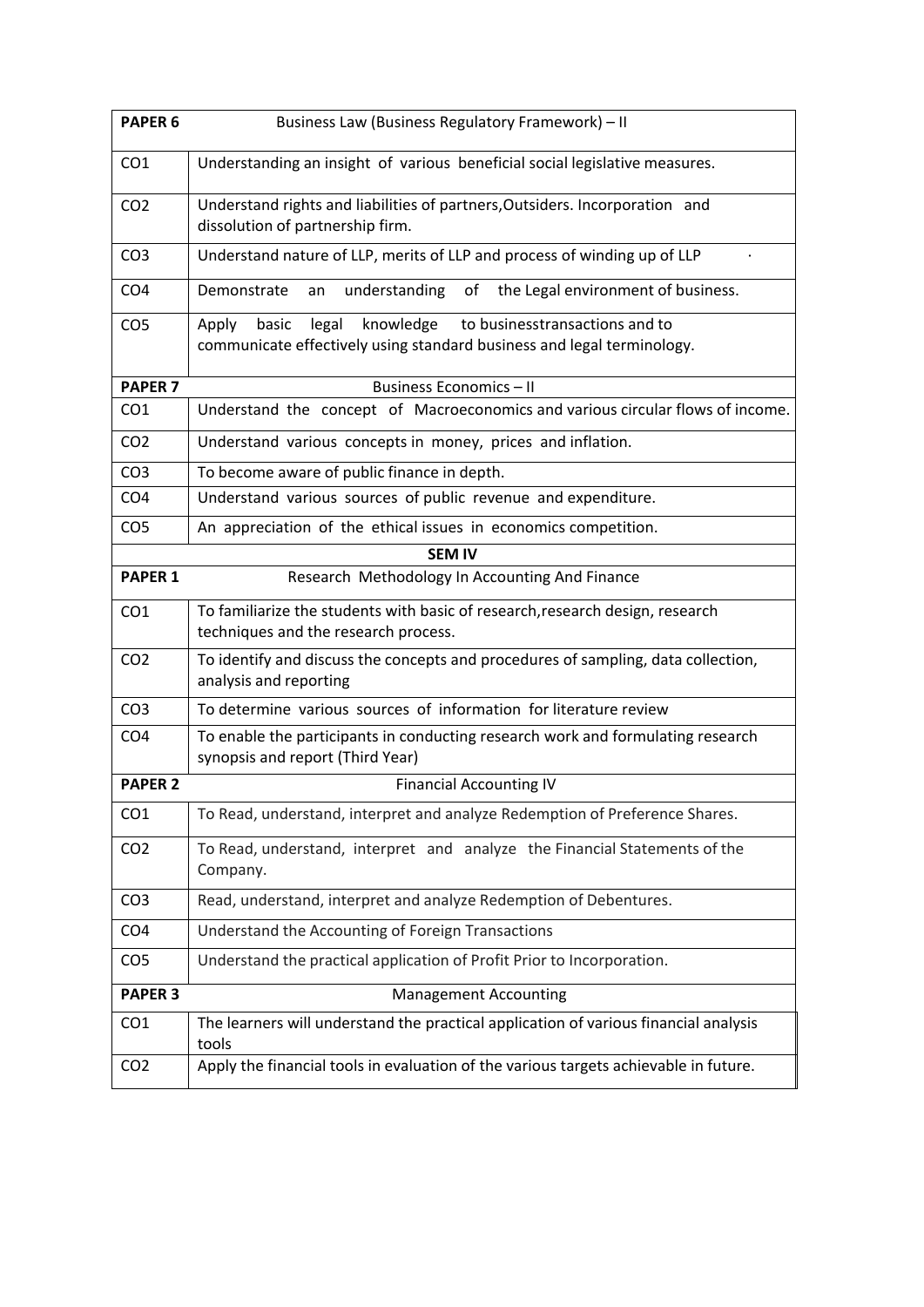| CO <sub>3</sub> | The course will make the students employable asFinance Manager in the field of<br><b>Accounting and Finance</b>                                             |
|-----------------|-------------------------------------------------------------------------------------------------------------------------------------------------------------|
| <b>PAPER 4</b>  | <b>Information Technology II</b>                                                                                                                            |
| CO <sub>1</sub> | Describe the types of information systems supporting the major functional areas of<br>the business.                                                         |
| CO <sub>2</sub> | Evaluate the role of information systems in today's competitive business<br>environment.                                                                    |
| CO <sub>3</sub> | Describe the need and benefits of computerized Accounting.                                                                                                  |
| CO <sub>4</sub> | Describe the need and importance of IT in auditing.                                                                                                         |
| <b>PAPER 5</b>  | Law III                                                                                                                                                     |
| CO <sub>1</sub> | Demonstrate and understand the Legal Environment of the Company.                                                                                            |
| CO <sub>2</sub> | Identify the fundamental legal principles behind contractual agreements.                                                                                    |
| CO <sub>3</sub> | Apply basic legal knowledge to incorporation of Company and fundamental<br>documents.                                                                       |
| CO <sub>4</sub> | Communicate effectively using standard business and legal terminology.                                                                                      |
| CO <sub>5</sub> |                                                                                                                                                             |
| PAPER 6:        | <b>Foundation Course In Management</b>                                                                                                                      |
| CO <sub>1</sub> | Learners will be able to explain the meaning and the functions of<br>management.                                                                            |
| CO <sub>2</sub> | Learners will be able to identify the traits and styles of leadership.                                                                                      |
| CO <sub>3</sub> | Learners will be able to categorize Recruitment and Selection processes.                                                                                    |
| CO <sub>4</sub> | Learners will be able to discuss the Employment tests and types of<br>Interview.                                                                            |
| <b>PAPER 7</b>  | <b>Taxation III</b>                                                                                                                                         |
| CO <sub>1</sub> | To Compute Tax Liability of Firm.                                                                                                                           |
| CO <sub>2</sub> | to Compute the tax liability of an individual.                                                                                                              |
| CO <sub>3</sub> | Able to Compute Advance Tax and Interest on Advance Tax.                                                                                                    |
| CO <sub>4</sub> | Understand DTAA Provisions and Compute Tax liability.                                                                                                       |
| CO <sub>5</sub> | Understand and compute TDS.                                                                                                                                 |
|                 | <b>SEM V</b>                                                                                                                                                |
| <b>PAPER 1</b>  | <b>Cost Accounting - III</b>                                                                                                                                |
| CO <sub>1</sub> | To understand the basic concepts used to determine Operating Costing and Process<br>Costing                                                                 |
| CO <sub>2</sub> | To understand the concept of Uniform Costing and Activity Based Costing.                                                                                    |
| CO <sub>3</sub> | To be able to analyze and evaluate information for cost ascertainment, planning,<br>control and decisionmaking                                              |
| <b>PAPER 2</b>  | Financial Management - II                                                                                                                                   |
| CO <sub>1</sub> | The learners will learn various investment techniqueslike Capital Budgeting,<br>Capital Structure theories, Dividend Decision models and Credit Management. |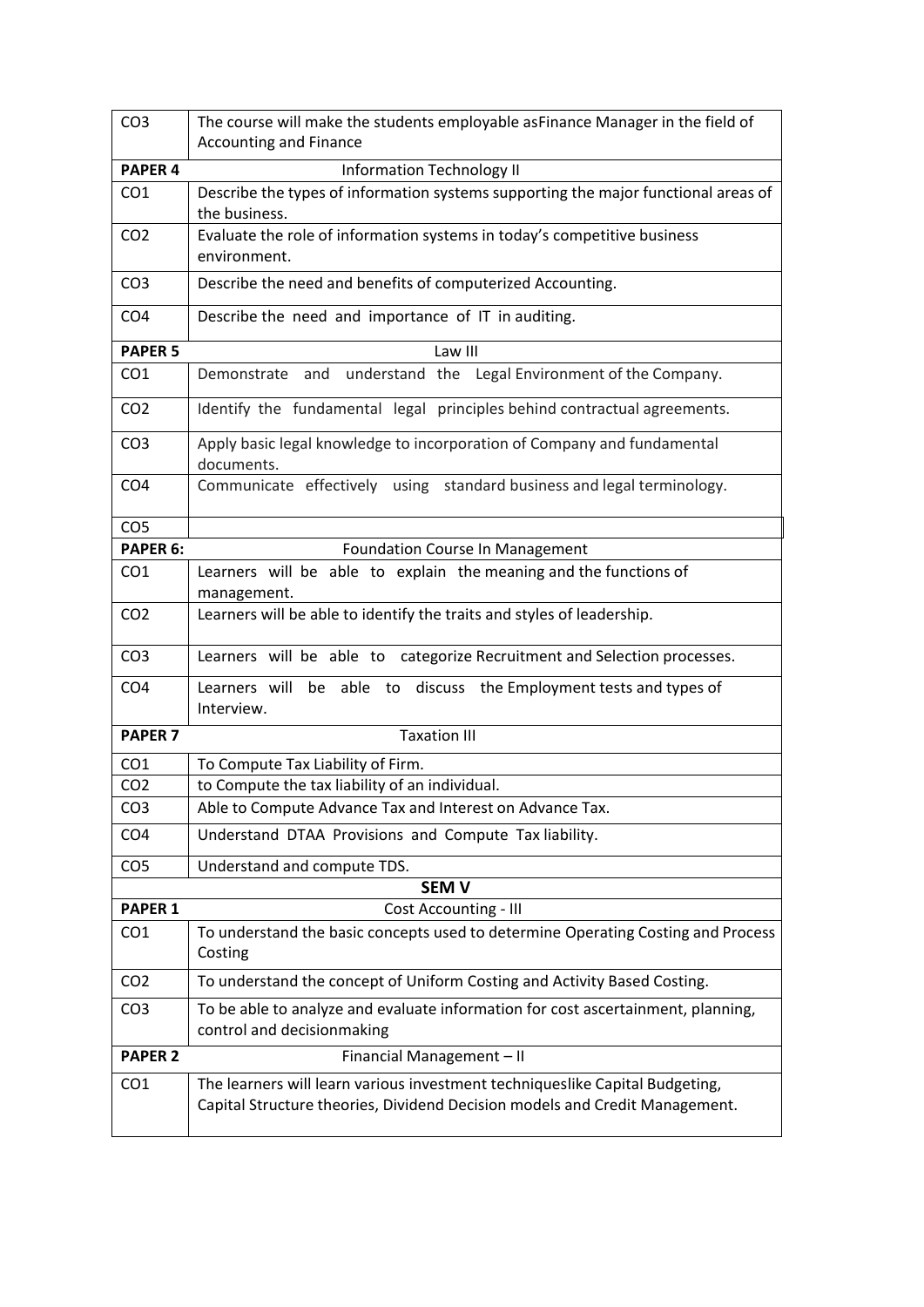| CO <sub>2</sub>    | Demonstrate the concept learned andunderstood in taking quick<br>investment decisions                                                                                                                         |
|--------------------|---------------------------------------------------------------------------------------------------------------------------------------------------------------------------------------------------------------|
| CO <sub>3</sub>    | will make the learners employment ready in the field of Finance as Financial<br>Advisors or as Chief Accountant, provided they do some further studies in the<br>same field.                                  |
| <b>PAPER 3</b>     | Taxation - IV (Indirect Taxes - II)                                                                                                                                                                           |
| CO <sub>1</sub>    | Read and understand the definition, important terms, history and regulatory<br>framework of GST in India.                                                                                                     |
| CO <sub>2</sub>    | Gain working knowledge on GST, application of the same in the organizations<br>and also to understand theregistration process and the documentation involved<br>in GST                                        |
| CO <sub>3</sub>    | Learners can demonstrate the same in their job fields or helps in applying the same<br>in business                                                                                                            |
| <b>PAPER 4</b>     | <b>Management Application</b>                                                                                                                                                                                 |
| CO <sub>1</sub>    | Learners will be able to explain the meaning and the functions of<br>management.                                                                                                                              |
| CO <sub>2</sub>    | Learners will be able to identify the traits and styles of leadership                                                                                                                                         |
| CO <sub>3</sub>    | Learners will be able to compare formal organization within formal organization.                                                                                                                              |
| CO <sub>4</sub>    | Learners will be able to categorize recruitment and Selection processes.                                                                                                                                      |
| CO <sub>5</sub>    | Learners will be able to discuss the employment tests and types of<br>Interview.                                                                                                                              |
| <b>PAPER 5</b>     | <b>Financial Accounting V</b>                                                                                                                                                                                 |
| CO <sub>1</sub>    | Read and understand the various forms of business reconstruction.                                                                                                                                             |
| CO <sub>2</sub>    | Understand the theoretical and practical aspects and methodologies of business<br>valuation.                                                                                                                  |
| CO <sub>3</sub>    | Demonstrate the same during the Merger, amalgamation or internal<br>reconstruction of thebusinesses.                                                                                                          |
| PAPER <sub>6</sub> | <b>Financial Accounting VI</b>                                                                                                                                                                                |
| CO <sub>1</sub>    | Read, understand, interpret and analyze financial reports of Banking and<br>Insurance companies.                                                                                                              |
| CO <sub>2</sub>    | Understand differing accounting policies and their impact on financial<br>statements                                                                                                                          |
| CO <sub>3</sub>    | Demonstrate knowledge of accounting concepts and techniques                                                                                                                                                   |
| CO <sub>4</sub>    | Make sound financial decisions in real world settings.                                                                                                                                                        |
|                    | <b>Sem VI</b>                                                                                                                                                                                                 |
| <b>PAPER 1</b>     | Economics                                                                                                                                                                                                     |
| CO <sub>1</sub>    | Learners will be able to understand the standard analytical tools of applied<br>economics analysis to business situations, analyze causes and consequences<br>of unemployment, inflation and economic growth. |
| CO <sub>2</sub>    | Apply these tools in taking monetary or financial decisions in day to day<br>activities or in business situations                                                                                             |